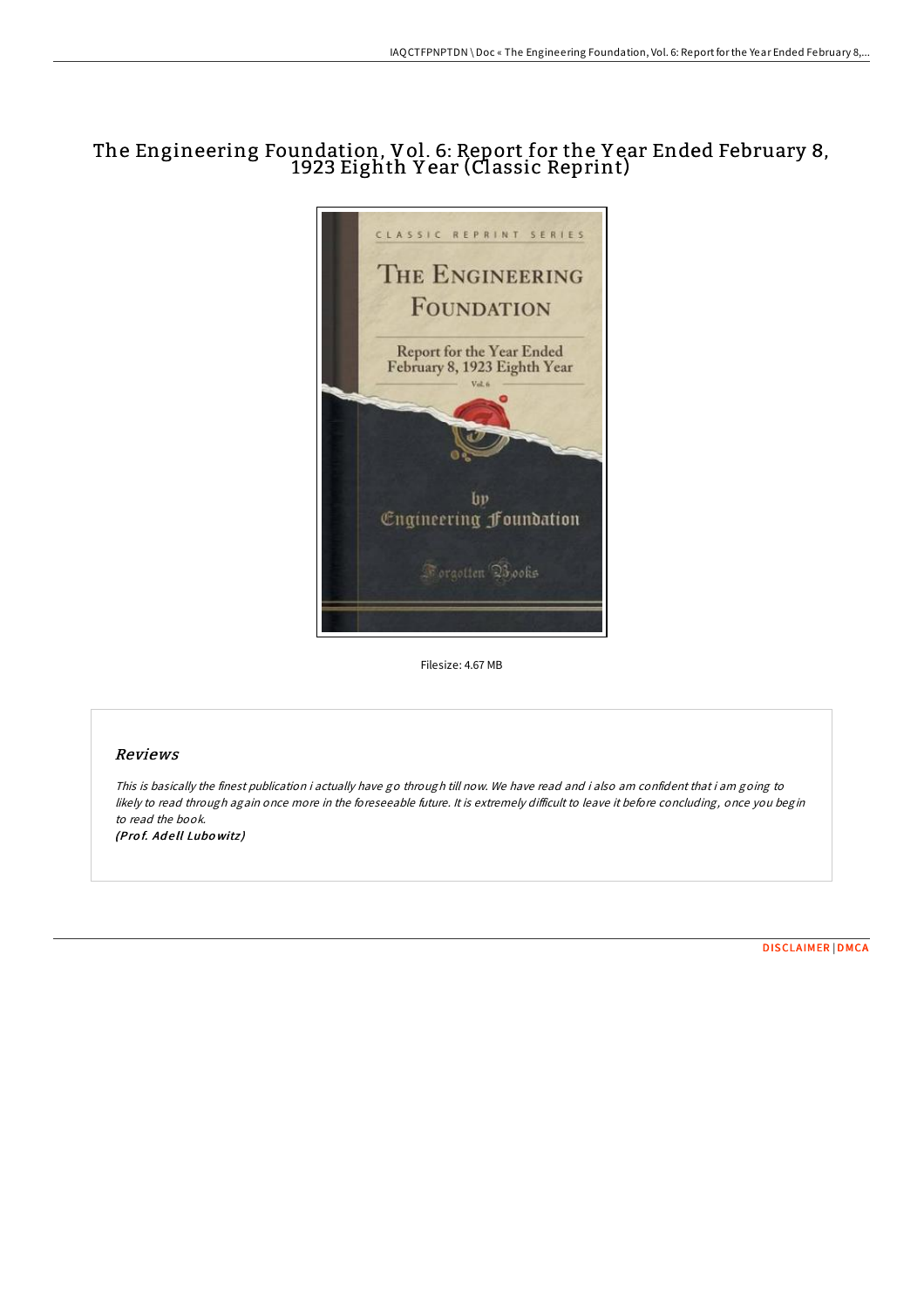## THE ENGINEERING FOUNDATION, VOL. 6: REPORT FOR THE YEAR ENDED FEBRUARY 8, 1923 EIGHTH YEAR (CLASSIC REPRINT)



To get The Engineering Foundation, Vol. 6: Report for the Year Ended February 8, 1923 Eighth Year (Classic Reprint) eBook, make sure you click the web link below and save the file or get access to other information which might be highly relevant to THE ENGINEERING FOUNDATION, VOL. 6: REPORT FOR THE YEAR ENDED FEBRUARY 8, 1923 EIGHTH YEAR (CLASSIC REPRINT) ebook.

Forgotten Books, United States, 2015. Paperback. Book Condition: New. 229 x 152 mm. Language: English . Brand New Book \*\*\*\*\* Print on Demand \*\*\*\*\*.Excerpt from The Engineering Foundation, Vol. 6: Report for the Year Ended February 8, 1923 Eighth Year Engineering Foundation was established in 1914 by the American societies of Civil, Mining, Mechanical and Electrical engineers for the furtherance of research in science and in engineering, or for the advancement in any other manner of the profession of engineering, and the good of mankind. It was based upon the vision of Ambrose Swasey, of Cleveland, Ohio, a gift by him, subsequently increased, intended to be the nucleus of a great endowment from many donors, and the mental resources of its Founder Societies. This endowment and other properties are administered by United Engineering Society, incorporated in New York, May 11, 1904, as trustee of the societies named. Engineering Foundation is a department of United Engineering Society and has discretionary power in the disposition of the income from the endowment and of other funds for current expenditure. Research is concentrated, directed endeavor to gain knowledge new to the searcher. Research is effort to advance the frontiers of science into the wilderness of the unknown. Each advance in science and in engineering has increased the probability and the possibility of other advances. Engineers are concerned particularly with those researches and investigations in the natural sciences and their applications which have for objectives the sustenance, the convenience, the comfort and the edification of mankind. Some specific functions of Engineering Foundation are: Organizing, administering, and aiding cooperative researches and investigations; Making results of research and investigation available to engineers and industry; Supporting selected researches and investigations, particularly those expected to yield information of general benefit, but of such nature as not likely to be...

B Read The Engineering Foundation, Vol. 6: Report for the Year Ended [February](http://almighty24.tech/the-engineering-foundation-vol-6-report-for-the-.html) 8, 1923 Eighth Year (Classic Reprint) Online

B Download PDF The Engineering Foundation, Vol. 6: Report for the Year Ended [February](http://almighty24.tech/the-engineering-foundation-vol-6-report-for-the-.html) 8, 1923 Eighth Year (Classic Reprint)